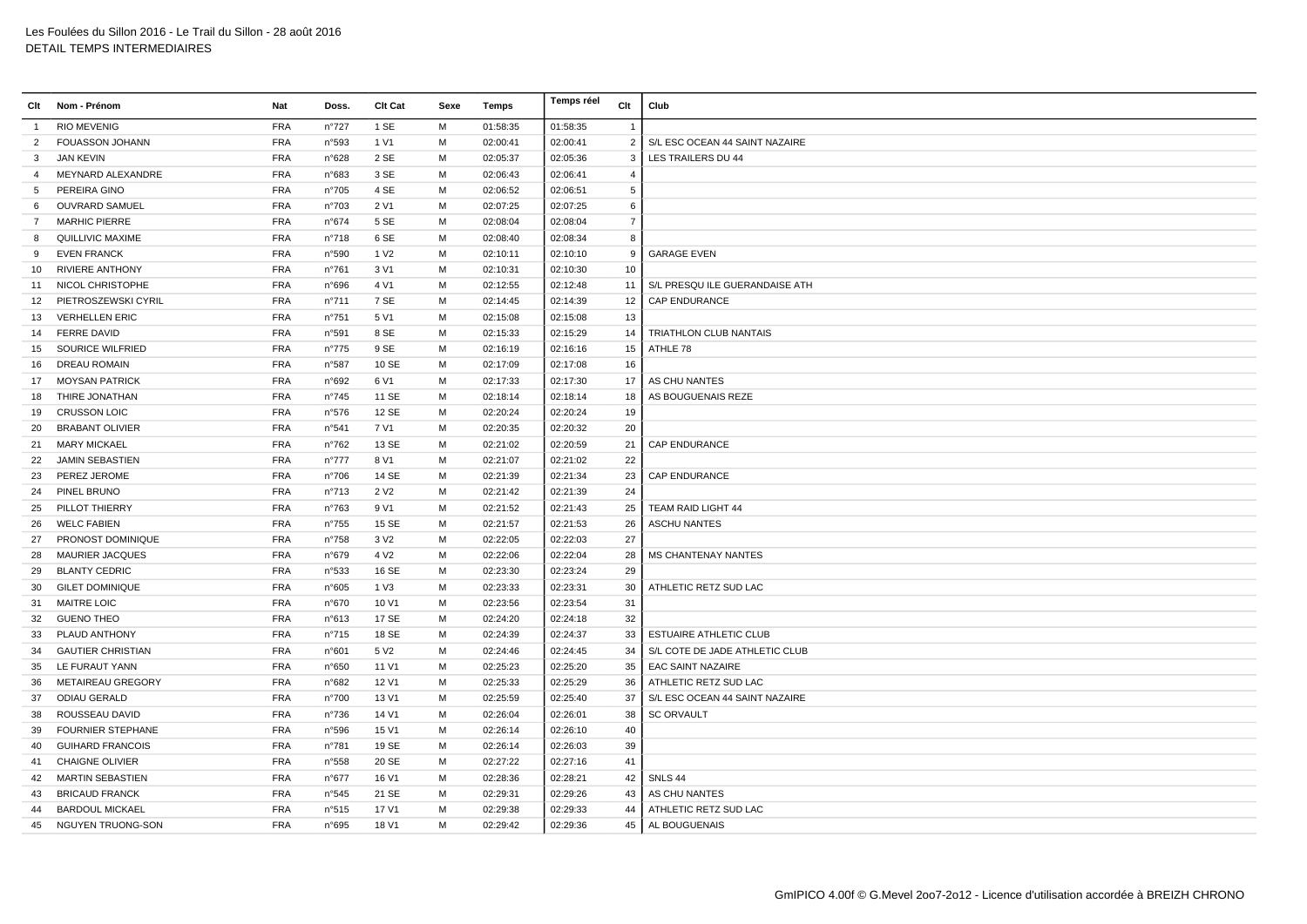| Clt | Nom - Prénom             | Nat        | Doss.          | Clt Cat           | Sexe | Temps    | Temps réel | Clt | Club                           |
|-----|--------------------------|------------|----------------|-------------------|------|----------|------------|-----|--------------------------------|
| 46  | LE CARVESE YANN          | <b>FRA</b> | n°760          | 6 V <sub>2</sub>  | M    | 02:29:44 | 02:29:37   | 46  | ATHLETIC CLUBS DU LITTORAL 44  |
| 47  | <b>MARAIS DAVID</b>      | <b>FRA</b> | n°673          | 22 SE             | м    | 02:30:34 | 02:30:21   | 47  |                                |
| 48  | ANDRIEUX AYMERIC         | <b>FRA</b> | n°506          | 23 SE             | M    | 02:30:38 | 02:30:34   | 48  | <b>COURIR A DOL</b>            |
| 49  | <b>MELCHIOR GREGORY</b>  | <b>FRA</b> | n°680          | 19 V1             | M    | 02:30:47 | 02:30:38   | 49  |                                |
| 50  | <b>GUILLOME EMMANUEL</b> | <b>FRA</b> | n°616          | 24 SE             | M    | 02:30:49 | 02:30:45   | 52  |                                |
| 51  | <b>LEROY BERNARD</b>     | <b>FRA</b> | n°660          | 7 V <sub>2</sub>  | M    | 02:30:50 | 02:30:45   | 51  | S/L AC LA CHAPELLE/ERDRE       |
| 52  | CHAUVET CEDRIC           | <b>FRA</b> | n°564          | 20 V1             | м    | 02:30:52 | 02:30:43   | 50  |                                |
| 53  | <b>BIZOT SEBASTIEN</b>   | <b>FRA</b> | n°531          | 21 V1             | м    | 02:31:15 | 02:30:55   | 53  | SAINT NAZAIRE OLYMPIQUE SA     |
| 54  | <b>BOUTIN JEAN-NOEL</b>  | <b>FRA</b> | n°539          | 22 V1             | M    | 02:31:38 | 02:31:20   | 54  | SAINT NAZAIRE OLYMPIQUE SA     |
| 55  | LE DUC DIDIER            | <b>FRA</b> | n°648          | 23 V1             | M    | 02:31:45 | 02:31:39   | 55  |                                |
| 56  | <b>BAILLARD CLAUDE</b>   | <b>FRA</b> | n°510          | 8 V <sub>2</sub>  | M    | 02:32:00 | 02:31:50   | 56  | AS CHU NANTES                  |
| 57  | <b>BRICAUD FREDDY</b>    | <b>FRA</b> | n°546          | 24 V1             | м    | 02:32:00 | 02:31:53   | 57  | AS CHU NANTES                  |
| 58  | <b>TIGER THIERRY</b>     | <b>FRA</b> | $n^{\circ}747$ | 9 V <sub>2</sub>  | м    | 02:32:14 | 02:32:09   | 58  |                                |
| 59  | <b>COELHO FABRICE</b>    | <b>FRA</b> | n°569          | 25 V1             | м    | 02:32:17 | 02:32:13   | 59  |                                |
| 60  | <b>CARDOT FABIEN</b>     | <b>FRA</b> | n°555          | 25 SE             | M    | 02:32:44 | 02:32:29   | 60  | SNLS 44                        |
| 61  | <b>NAEL DAVID</b>        | <b>FRA</b> | n°693          | 26 V1             | M    | 02:32:51 | 02:32:35   | 61  |                                |
| 62  | <b>BICHON KEVIN</b>      | <b>FRA</b> | n°529          | 26 SE             | м    | 02:32:55 | 02:32:36   | 62  |                                |
| 63  | <b>VRIGNAUD OLIVIER</b>  | <b>FRA</b> | $n^{\circ}753$ | 10 V <sub>2</sub> | м    | 02:33:00 | 02:32:59   | 63  | S/L COTE DE JADE ATHLETIC CLUB |
| 64  | <b>HUOT FRANCK</b>       | <b>FRA</b> | n°625          | 27 V1             | м    | 02:33:04 | 02:33:02   | 65  | GR <sub>3</sub>                |
| 65  | RAMBAUD STEPHANE         | <b>FRA</b> | n°720          | 27 SE             | M    | 02:33:12 | 02:33:00   | 64  |                                |
| 66  | <b>RETIERE ERWANN</b>    | <b>FRA</b> | $n^{\circ}724$ | 28 SE             | M    | 02:33:17 | 02:33:05   | 66  |                                |
| 67  | LE LANN DAVID            | <b>FRA</b> | n°651          | 29 SE             | M    | 02:33:25 | 02:33:22   | 67  |                                |
| 68  | <b>BEGO BENOIT</b>       | <b>FRA</b> | n°518          | 30 SE             | м    | 02:33:46 | 02:33:40   | 68  | S/L ESM CHALLANS               |
| 69  | FOUCAULT GUILLAUME       | <b>FRA</b> | n°594          | 31 SE             | м    | 02:33:55 | 02:33:52   | 69  |                                |
| 70  | PINEAU CHRISTOPHE        | <b>FRA</b> | $n^{\circ}712$ | 32 SE             | M    | 02:34:07 | 02:34:02   | 70  |                                |
| 71  | <b>JOLY SEBASTIEN</b>    | <b>FRA</b> | n°631          | 33 SE             | M    | 02:34:44 | 02:34:43   | 71  |                                |
| 72  | PEYGOURDI LAURENT        | <b>FRA</b> | n°708          | 28 V1             | м    | 02:35:51 | 02:35:45   | 72  | TRIATHLON ATLANTIQUE CARQUEFOU |
| 73  | LETOURNEUX CEDRIC        | <b>FRA</b> | n°663          | 29 V1             | м    | 02:35:54 | 02:35:54   | 73  |                                |
| 74  | LE FLOCH PHILIPPE        | <b>FRA</b> | n°649          | 30 V1             | м    | 02:36:13 | 02:36:05   | 75  | AL BOUGUENAIS                  |
| 75  | <b>GUENOT PHILIPPE</b>   | <b>FRA</b> | n°614          | 11 V <sub>2</sub> | M    | 02:36:15 | 02:36:04   | 74  | SAINT NAZAIRE OLYMPIQUE SA     |
| 76  | <b>MORDEL NATHALIE</b>   | <b>FRA</b> | n°687          | 1 SE              | F    | 02:36:26 | 02:36:12   | 76  | AS CHU NANTES                  |
| 77  | LAMAALAM JAMAL           | <b>FRA</b> | n°637          | 31 V1             | M    | 02:37:03 | 02:36:59   | 77  |                                |
| 78  | <b>TABART ERIC</b>       | <b>FRA</b> | $n^{\circ}742$ | 32 V1             | м    | 02:37:11 | 02:37:04   | 78  | <b>COPV</b>                    |
| 79  | RENAUDINEAU MICHAEL      | <b>FRA</b> | $n^{\circ}723$ | 33 V1             | м    | 02:37:21 | 02:37:19   | 79  | S/L COTE DE JADE ATHLETIC CLUB |
| 80  | ORDRENEAU VINCENT        | <b>FRA</b> | n°701          | 34 SE             | M    | 02:37:46 | 02:37:40   | 80  |                                |
| 81  | <b>CHOTARD MICHAEL</b>   | <b>FRA</b> | n°568          | 12 V <sub>2</sub> | M    | 02:38:02 | 02:37:46   | 81  | AS CHU NANTES                  |
| 82  | <b>KERVIZIC KEVIN</b>    | <b>FRA</b> | n°636          | 35 SE             | M    | 02:38:10 | 02:38:07   | 83  |                                |
| 83  | <b>DAVID CHRISTOPHE</b>  | <b>FRA</b> | $n^{\circ}764$ | 34 V1             | M    | 02:38:17 | 02:37:54   | 82  | SAINT NAZAIRE OLYMPIQUE SA     |
| 84  | MOREL GUILLAUME          | <b>FRA</b> | n°689          | 36 SE             | м    | 02:38:23 | 02:38:10   | 84  | TEAM RAIDLIGHT 44              |
| 85  | <b>GENET ANTHONY</b>     | <b>FRA</b> | n°602          | 35 V1             | м    | 02:38:34 | 02:38:31   | 85  |                                |
| 86  | LE TERTE IVAN            | <b>FRA</b> | n°653          | 36 V1             | M    | 02:38:49 | 02:38:36   | 86  |                                |
| 87  | HERBRETEAU JULIEN        | <b>FRA</b> | n°621          | 37 SE             | м    | 02:39:02 | 02:39:02   | 88  | <b>S/L RCN VERTOU</b>          |
| 88  | <b>LESCOP LUDOVIC</b>    | <b>FRA</b> | n°662          | 38 SE             | M    | 02:39:21 | 02:39:14   | 89  | S/L PRESQU ILE GUERANDAISE ATH |
| 89  | LANNEAU SYLVAIN          | <b>FRA</b> | n°639          | 39 SE             | м    | 02:39:22 | 02:38:56   | 87  |                                |
| 90  | <b>JUBAU PASCAL</b>      | <b>FRA</b> | $n^{\circ}773$ | 13 V <sub>2</sub> | M    | 02:39:29 | 02:39:22   | 90  |                                |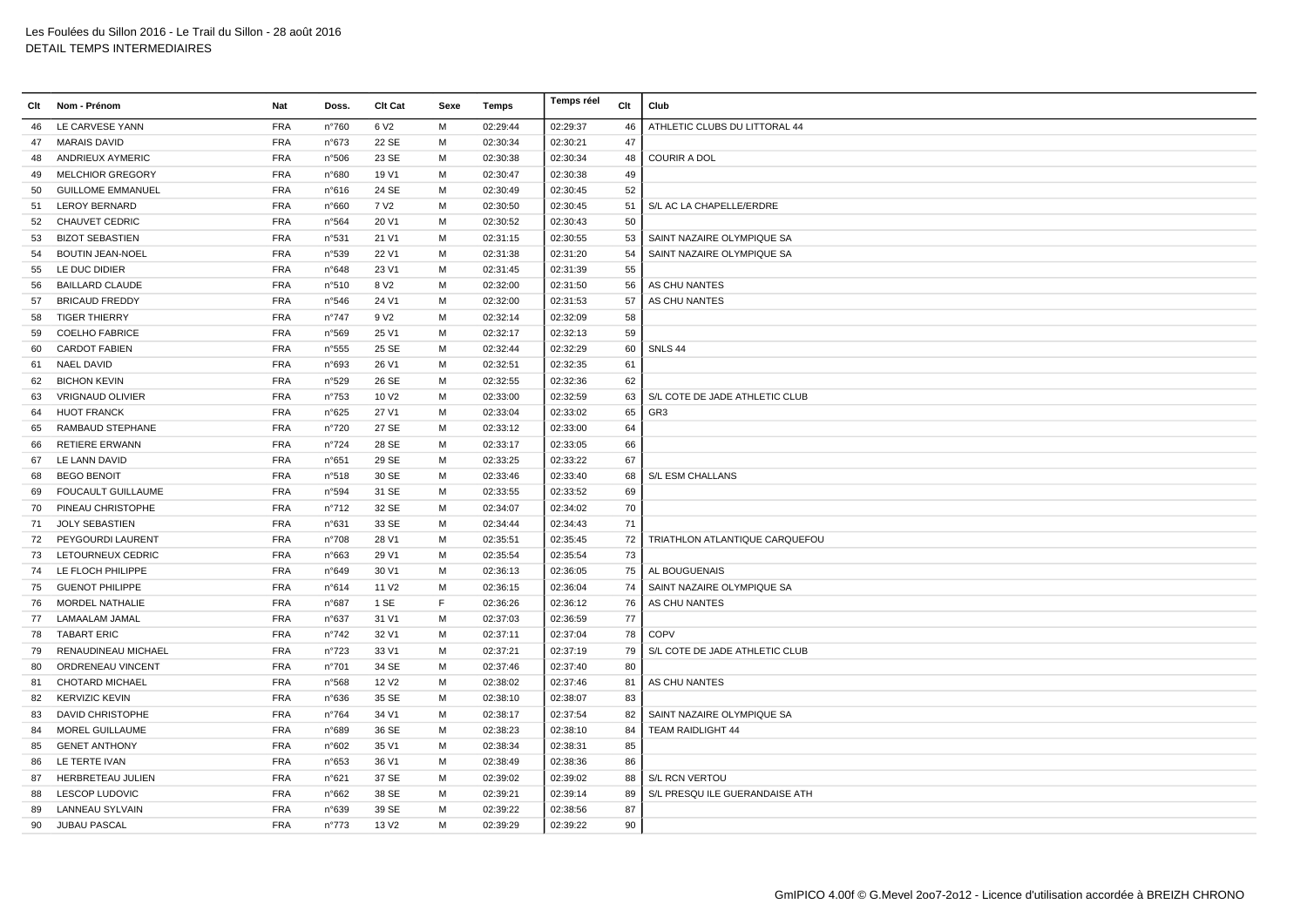| Clt | Nom - Prénom                | Nat        | Doss.          | Clt Cat           | Sexe | Temps    | Temps réel | Clt | Club                           |
|-----|-----------------------------|------------|----------------|-------------------|------|----------|------------|-----|--------------------------------|
| 91  | LE BUANNIC THIERRY          | <b>FRA</b> | n°644          | 37 V1             | м    | 02:40:01 | 02:39:54   | 91  |                                |
| 92  | <b>LOREAU YANN</b>          | <b>FRA</b> | n°664          | 38 V1             | M    | 02:40:36 | 02:40:22   | 92  |                                |
| 93  | <b>BARDY YOHANN</b>         | <b>FRA</b> | n°516          | 39 V1             | м    | 02:41:03 | 02:40:52   | 93  |                                |
| 94  | <b>GUERRAULT LAURIE</b>     | <b>FRA</b> | n°615          | 2 SE              | F    | 02:41:10 | 02:41:06   | 94  | RACING CLUB NANTAIS *          |
| 95  | LE CORNEC JEAN FRANCOIS     | <b>FRA</b> | n°647          | 14 V <sub>2</sub> | M    | 02:41:38 | 02:41:35   | 95  | S/L STADE NANTAIS AC           |
| 96  | <b>MORICE OLIVIER</b>       | <b>FRA</b> | n°690          | 40 V1             | M    | 02:41:51 | 02:41:46   | 96  | ATHLETIC RETZ SUD LAC          |
| 97  | <b>SURGET ARNAUD</b>        | <b>FRA</b> | n°741          | 40 SE             | м    | 02:41:57 | 02:41:51   | 97  | PLOUGASTEL SN                  |
| 98  | <b>RICHARD FRANCK</b>       | <b>FRA</b> | n°725          | 41 V1             | м    | 02:42:10 | 02:42:00   | 98  |                                |
| 99  | PHILIPPOT GILDAS            | <b>FRA</b> | n°709          | 42 V1             | м    | 02:42:27 | 02:42:04   | 99  | CE PORNICHET COTE D AMOUR      |
| 100 | <b>BAGNAUD GILLE</b>        | <b>FRA</b> | n°509          | 43 V1             | M    | 02:42:28 | 02:42:05   | 100 | CE PORNICHET COTE D AMOUR      |
|     | 101 FOURE YANN              | <b>FRA</b> | n°595          | 44 V1             | M    | 02:42:53 | 02:42:33   | 101 | SAINT NAZAIRE OLYMPIQUE SA     |
|     | 102 AUFFRET FREDERIQUE      | <b>FRA</b> | n°508          | 1 V1              | E    | 02:43:04 | 02:42:50   | 102 |                                |
| 103 | ROUSSELOT SYLVAIN           | <b>FRA</b> | n°738          | 41 SE             | M    | 02:43:27 | 02:43:13   | 103 | AS CHU NANTES                  |
|     | 104 CONVERT RAPHAEL         | <b>FRA</b> | n°571          | 45 V1             | м    | 02:43:43 | 02:43:28   | 104 |                                |
| 105 | <b>COLSON JEAN BAPTISTE</b> | <b>FRA</b> | n°570          | 42 SE             | М    | 02:43:47 | 02:43:33   | 105 |                                |
|     | 106 PINET WILLIAM           | <b>FRA</b> | n°714          | 43 SE             | M    | 02:43:47 | 02:43:39   | 106 | AS CHU NANTES                  |
| 107 | <b>BENETEAU FREDERIC</b>    | <b>FRA</b> | n°521          | 44 SE             | M    | 02:43:54 | 02:43:46   | 107 | S/L AC LA CHAPELLE/ERDRE       |
| 108 | <b>GLAIS WILFRIED</b>       | <b>FRA</b> | n°766          | 45 SE             | M    | 02:44:07 | 02:43:50   | 108 |                                |
| 109 | RUAULT GIOVANNI             | <b>FRA</b> | $n^{\circ}772$ | 46 V1             | м    | 02:44:26 | 02:44:20   | 109 | ATHLETIC CLUBS DU LITTORAL 44  |
| 110 | <b>GROSVALET OLIVIER</b>    | <b>FRA</b> | n°611          | 47 V1             | м    | 02:44:38 | 02:44:30   | 111 | S/L PRESQU ILE GUERANDAISE ATH |
| 111 | DUSSART JEAN-PIERRE         | <b>FRA</b> | n°589          | 15 V <sub>2</sub> | м    | 02:44:41 | 02:44:26   | 110 | <b>ES COUERON</b>              |
|     | 112 RASSEMONT FREDERIQUE    | <b>FRA</b> | n°721          | 1 V <sub>2</sub>  | F    | 02:45:11 | 02:44:53   | 112 | <b>GUIBOLES ET GAMBETTES</b>   |
|     | 113 NOZAY CHRISTOPHE        | <b>FRA</b> | n°698          | 48 V1             | м    | 02:45:11 | 02:44:54   | 113 | S/L AC LA CHAPELLE/ERDRE       |
| 114 | JAFFRE ANDRE                | <b>FRA</b> | n°626          | 16 V <sub>2</sub> | м    | 02:45:49 | 02:45:46   | 114 |                                |
|     | 115 NAOUR FREDDY            | <b>FRA</b> | n°694          | 49 V1             | M    | 02:46:07 | 02:45:52   | 115 |                                |
|     | 116 LUNEAU DIDIER           | <b>FRA</b> | n°668          | 50 V1             | М    | 02:46:15 | 02:46:05   | 117 |                                |
|     | 117 WIEDMANN BRUNO          | <b>FRA</b> | $n^{\circ}765$ | 17 V <sub>2</sub> | M    | 02:46:18 | 02:46:13   | 118 |                                |
| 118 | COUTAND GUILLAUME           | <b>FRA</b> | n°574          | 51 V1             | M    | 02:46:21 | 02:46:05   | 116 | SNLS 44                        |
|     | 119 FILLAUDEAU OLIVIER      | <b>FRA</b> | n°592          | 52 V1             | M    | 02:46:42 | 02:46:33   | 119 | AS CHU NANTES                  |
| 120 | <b>ROCHER MICHELE</b>       | <b>FRA</b> | n°729          | 2 V <sub>2</sub>  | F    | 02:46:58 | 02:46:53   | 120 | ATHLETIC RETZ SUD LAC          |
|     | 121 O KEANE FRANCIS         | <b>FRA</b> | n°699          | 18 V <sub>2</sub> | м    | 02:47:18 | 02:47:11   | 121 | AS ORANGE CESSON               |
| 122 | <b>BOUVET JULIEN</b>        | <b>FRA</b> | n°540          | 46 SE             | м    | 02:47:34 | 02:47:25   | 123 | S/L RCN SAINTE LUCE            |
| 123 | <b>TROCHERIE OLIVIER</b>    | <b>FRA</b> | n°749          | 53 V1             | M    | 02:47:37 | 02:47:22   | 122 | SNLS 44                        |
| 124 | QUELLARD Diego              | <b>FRA</b> | n°717          | 1 ES              | M    | 02:47:50 | 02:47:43   | 124 |                                |
| 125 | <b>GRASLAND THIERRY</b>     | <b>FRA</b> | $n^{\circ}779$ | 54 V1             | M    | 02:47:53 | 02:47:44   | 126 |                                |
| 126 | <b>GODET PATRICK</b>        | <b>FRA</b> | n°609          | 55 V1             | м    | 02:47:53 | 02:47:43   | 125 |                                |
| 127 | LEBEAUPIN CHRISTOPHE        | <b>FRA</b> | n°654          | 47 SE             | м    | 02:48:12 | 02:48:02   | 128 | <b>SC ORVAULT</b>              |
|     | 128 ROBIC SEBASTIEN         | <b>FRA</b> | n°728          | 48 SE             | м    | 02:48:18 | 02:48:09   | 131 | S/L AC LA CHAPELLE/ERDRE       |
| 129 | JAN GILDAS                  | <b>FRA</b> | $n^{\circ}774$ | 19 V <sub>2</sub> | M    | 02:48:20 | 02:48:09   | 130 |                                |
| 130 | <b>BRARD MATHIEU</b>        | <b>FRA</b> | n°543          | 49 SE             | M    | 02:48:21 | 02:48:01   | 127 | <b>BOL D AIRBUS</b>            |
| 131 | <b>CHAILLOT AURELIEN</b>    | <b>FRA</b> | n°559          | 50 SE             | M    | 02:48:25 | 02:48:21   | 134 | <b>RACING CLUB NANTAIS*</b>    |
|     | 132 PRALONG THIERRY         | <b>FRA</b> | $n^{\circ}716$ | 56 V1             | М    | 02:48:31 | 02:48:07   | 129 |                                |
| 133 | <b>TEXIER JEAN MICHEL</b>   | <b>FRA</b> | n°768          | 57 V1             | м    | 02:48:34 | 02:48:20   | 133 | <b>UFOLEP</b>                  |
|     | 134 GATARD ANTOINE          | <b>FRA</b> | n°600          | 58 V1             | м    | 02:48:37 | 02:48:31   | 135 | SERBOUTI RUN                   |
|     | 135 CHAUVIRE ANTHONY        | <b>FRA</b> | n°565          | 51 SE             | M    | 02:48:52 | 02:48:14   |     | 132   S/L ENA ANGERS           |
|     |                             |            |                |                   |      |          |            |     |                                |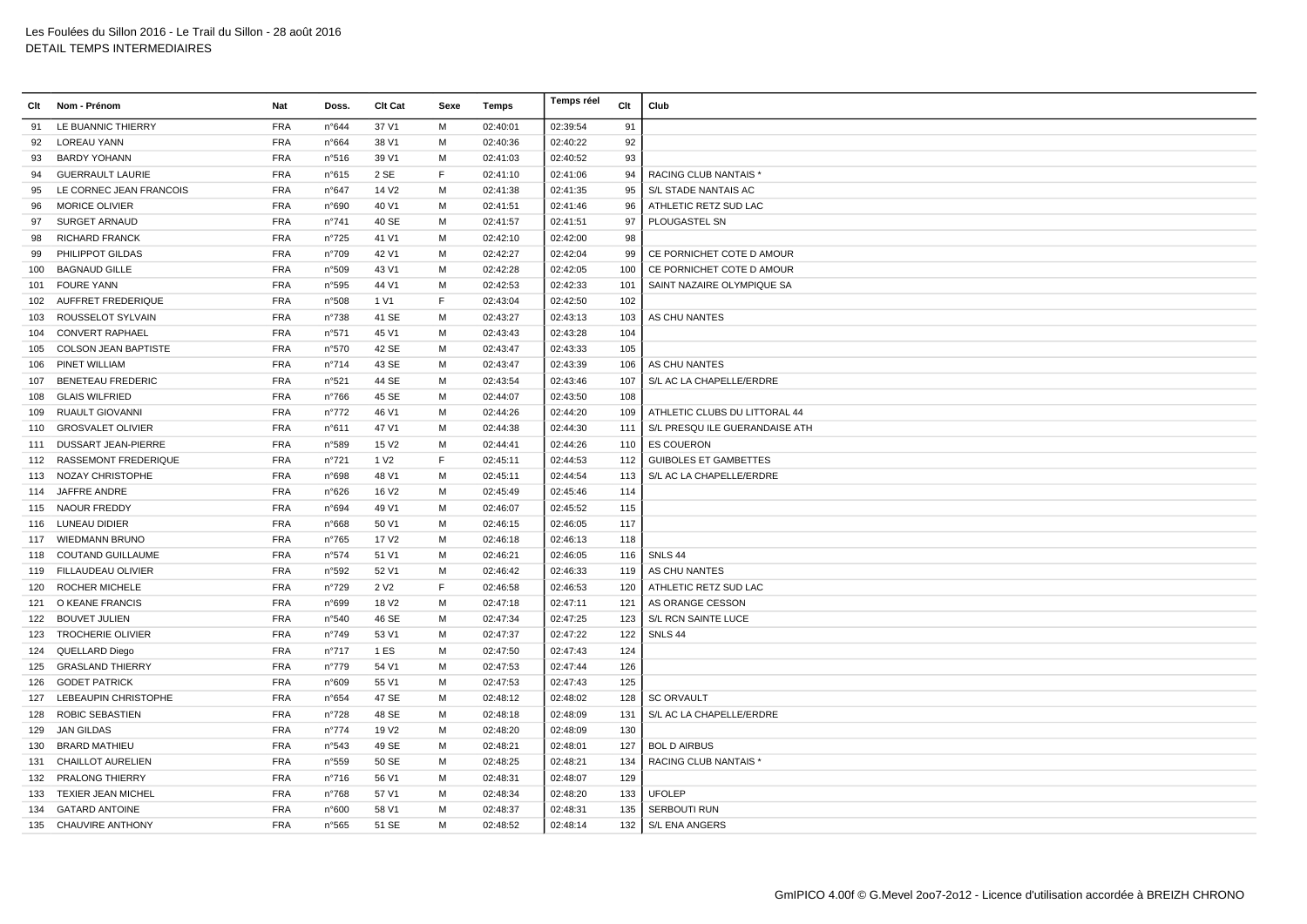| Clt | Nom - Prénom               | Nat        | Doss.          | Clt Cat           | Sexe | Temps    | Temps réel | Clt | Club                           |
|-----|----------------------------|------------|----------------|-------------------|------|----------|------------|-----|--------------------------------|
| 136 | <b>BELIN WENCESLAS</b>     | <b>FRA</b> | n°519          | 59 V1             | M    | 02:49:01 | 02:48:47   | 138 | FAMAT                          |
|     | 137 MOREAU QUENTIN         | <b>FRA</b> | n°688          | 52 SE             | M    | 02:49:05 | 02:48:57   | 139 |                                |
|     | 138 ANDERSEN SOEREN        | <b>FRA</b> | n°504          | 20 V <sub>2</sub> | M    | 02:49:06 | 02:48:46   | 137 | SAINT NAZAIRE OLYMPIQUE SA     |
|     | 139 CARDON NICOLAS         | <b>FRA</b> | n°554          | 60 V1             | м    | 02:49:45 | 02:49:32   | 140 |                                |
|     | 140 LEFEVERE MAXIME        | <b>FRA</b> | n°658          | 61 V1             | м    | 02:50:00 | 02:48:32   | 136 |                                |
| 141 | ROTUREAU PHILIPPE          | <b>FRA</b> | n°735          | 21 V <sub>2</sub> | M    | 02:50:40 | 02:50:34   | 141 | S/L RCN LOIRE DIVATTE          |
|     | 142 OTTOU JACK             | <b>FRA</b> | n°702          | 62 V1             | M    | 02:50:46 | 02:50:41   | 142 |                                |
|     | 143 LOTRIAN FRANK          | <b>FRA</b> | n°665          | 53 SE             | м    | 02:51:15 | 02:51:01   | 143 |                                |
|     | 144 MONNIER CHRISTOPHE     | <b>FRA</b> | n°685          | 63 V1             | M    | 02:51:20 | 02:51:09   | 145 |                                |
| 145 | <b>BROSSET ROBERT</b>      | <b>FRA</b> | n°550          | 22 V <sub>2</sub> | M    | 02:51:26 | 02:51:08   | 144 | <b>GUIBOLES ET GAMBETTES</b>   |
|     | 146 FURET LUCAS            | <b>FRA</b> | n°598          | 54 SE             | м    | 02:52:15 | 02:52:06   | 147 | SPEEDY GONZALES CLUB           |
|     | 147 LEHUEDE THIERRY        | <b>FRA</b> | n°659          | 64 V1             | м    | 02:52:22 | 02:52:05   | 146 | SNLS 44                        |
| 148 | <b>BERNARD GILDAS</b>      | <b>FRA</b> | n°524          | 65 V1             | M    | 02:53:02 | 02:52:44   | 148 |                                |
|     | 149 LOUERAT PIERRYVES      | <b>FRA</b> | n°667          | 23 V <sub>2</sub> | M    | 02:53:07 | 02:53:01   | 150 |                                |
|     | 150 MANZANO ERIC           | <b>FRA</b> | n°672          | 66 V1             | м    | 02:53:13 | 02:52:56   | 149 |                                |
|     | 151 BARDIN RENAUD          | <b>FRA</b> | n°514          | 67 V1             | м    | 02:53:26 | 02:53:15   | 153 | S/L HERBAUGES ATHLE 44         |
|     | 152 DOUILLARD DENIS        | <b>FRA</b> | n°584          | 68 V1             | м    | 02:53:26 | 02:53:07   | 152 |                                |
| 153 | <b>CASTELLANI JACKIE</b>   | <b>FRA</b> | n°556          | 2 V3              | м    | 02:53:27 | 02:53:02   | 151 |                                |
|     | 154 HERY STEPHANE          | <b>FRA</b> | n°623          | 55 SE             | M    | 02:53:48 | 02:53:26   | 154 |                                |
| 155 | <b>DESPLANCHES THOMAS</b>  | <b>FRA</b> | n°582          | 56 SE             | M    | 02:54:17 | 02:54:13   | 157 | NANTES TRIATHLON               |
|     | 156 ROMAN ANTOINE          | <b>FRA</b> | n°778          | 57 SE             | M    | 02:54:32 | 02:54:09   | 155 |                                |
| 157 | <b>BERNIER EMMANUEL</b>    | <b>FRA</b> | $n^{\circ}776$ | 58 SE             | M    | 02:54:33 | 02:54:10   | 156 |                                |
| 158 | <b>DESMAS MAXIME</b>       | <b>FRA</b> | n°581          | 59 SE             | м    | 02:54:43 | 02:54:22   | 158 | SAINT NAZAIRE OLYMPIQUE SA     |
|     | 159 NICOLAS KEVIN          | <b>FRA</b> | n°697          | 60 SE             | м    | 02:54:57 | 02:54:45   | 160 |                                |
| 160 | <b>LAMBERT CHRISTIAN</b>   | <b>FRA</b> | n°638          | 24 V <sub>2</sub> | M    | 02:54:58 | 02:54:42   | 159 | <b>ES COUERON</b>              |
| 161 | <b>SCULO PHILIPPE</b>      | <b>FRA</b> | n°740          | 69 V1             | M    | 02:54:58 | 02:54:52   | 161 |                                |
|     | 162 LEFEUVRE ARNAUD        | <b>FRA</b> | n°657          | 61 SE             | M    | 02:55:27 | 02:55:18   | 163 |                                |
| 163 | <b>BERTHELOT NICOLAS</b>   | <b>FRA</b> | n°526          | 62 SE             | M    | 02:55:40 | 02:55:16   | 162 | AS CULTURELLE VERRIE ROU MARSO |
| 164 | PETREMANN EMMANUEL         | <b>FRA</b> | n°707          | 70 V1             | м    | 02:55:41 | 02:55:25   | 164 |                                |
|     | 165 FRANCIS PATRICK Ernest | <b>FRA</b> | n°597          | 71 V1             | м    | 02:56:26 | 02:56:08   | 165 | TEAM CONSEILSCOURSEAPIED.COM   |
| 166 | <b>GROZ STEPHANE</b>       | <b>FRA</b> | n°612          | 63 SE             | м    | 02:56:38 | 02:56:36   | 168 |                                |
|     | 167 RICHARD MICHAEL        | <b>FRA</b> | n°726          | 72 V1             | M    | 02:56:49 | 02:56:31   | 166 |                                |
| 168 | <b>CADORET CEDRIC</b>      | <b>FRA</b> | n°553          | 25 V <sub>2</sub> | M    | 02:56:56 | 02:56:36   | 167 | SAINT NAZAIRE OLYMPIQUE SA     |
| 169 | <b>ROGER FABIEN</b>        | <b>FRA</b> | n°730          | 64 SE             | M    | 02:57:29 | 02:57:13   | 169 |                                |
| 170 | <b>JOUEN SAMUEL</b>        | <b>FRA</b> | n°634          | 65 SE             | M    | 02:57:49 | 02:57:41   | 170 |                                |
|     | 171 DUPIN ARNAUD           | <b>FRA</b> | n°588          | 66 SE             | M    | 02:57:49 | 02:57:41   | 171 | TEAM HARD RUN                  |
|     | 172 CHABAN JACQUES         | <b>FRA</b> | n°557          | 26 V <sub>2</sub> | м    | 02:58:22 | 02:58:06   | 172 | AL BOUGUENAIS                  |
|     | 173 CORNEE FLORIAN         | <b>FRA</b> | n°573          | 67 SE             | м    | 02:58:29 | 02:58:12   | 173 |                                |
|     | 174 PIN MAXIME             | <b>FRA</b> | n°769          | 68 SE             | M    | 02:58:49 | 02:58:49   | 176 |                                |
|     | 175 THIERRY DAVID          | <b>FRA</b> | n°744          | 73 V1             | M    | 02:58:51 | 02:58:30   | 174 | SAINT NAZAIRE OLYMPIQUE SA     |
|     | 176 COYNAULT GREGORY       | <b>FRA</b> | n°575          | 74 V1             | м    | 02:58:57 | 02:58:40   | 175 |                                |
|     | 177 CHARPENTIER MARTIAL    | <b>FRA</b> | n°563          | 27 V <sub>2</sub> | м    | 02:59:24 | 02:59:11   | 177 | SERBOUTI RUN                   |
|     | 178 BRIAND EMMANUEL        | <b>FRA</b> | n°544          | 75 V1             | м    | 02:59:32 | 02:59:11   | 178 | CE PORNICHET COTE D AMOUR      |
|     | 179 BELLEMANS BRICE        | <b>FRA</b> | n°520          | 76 V1             | м    | 02:59:41 | 02:59:30   | 179 |                                |
|     | 180 HEMERY CYRILLE         | <b>FRA</b> | n°619          | 2 V1              | E    | 02:59:56 | 02:59:48   | 181 | S/L PRESQU ILE GUERANDAISE ATH |
|     |                            |            |                |                   |      |          |            |     |                                |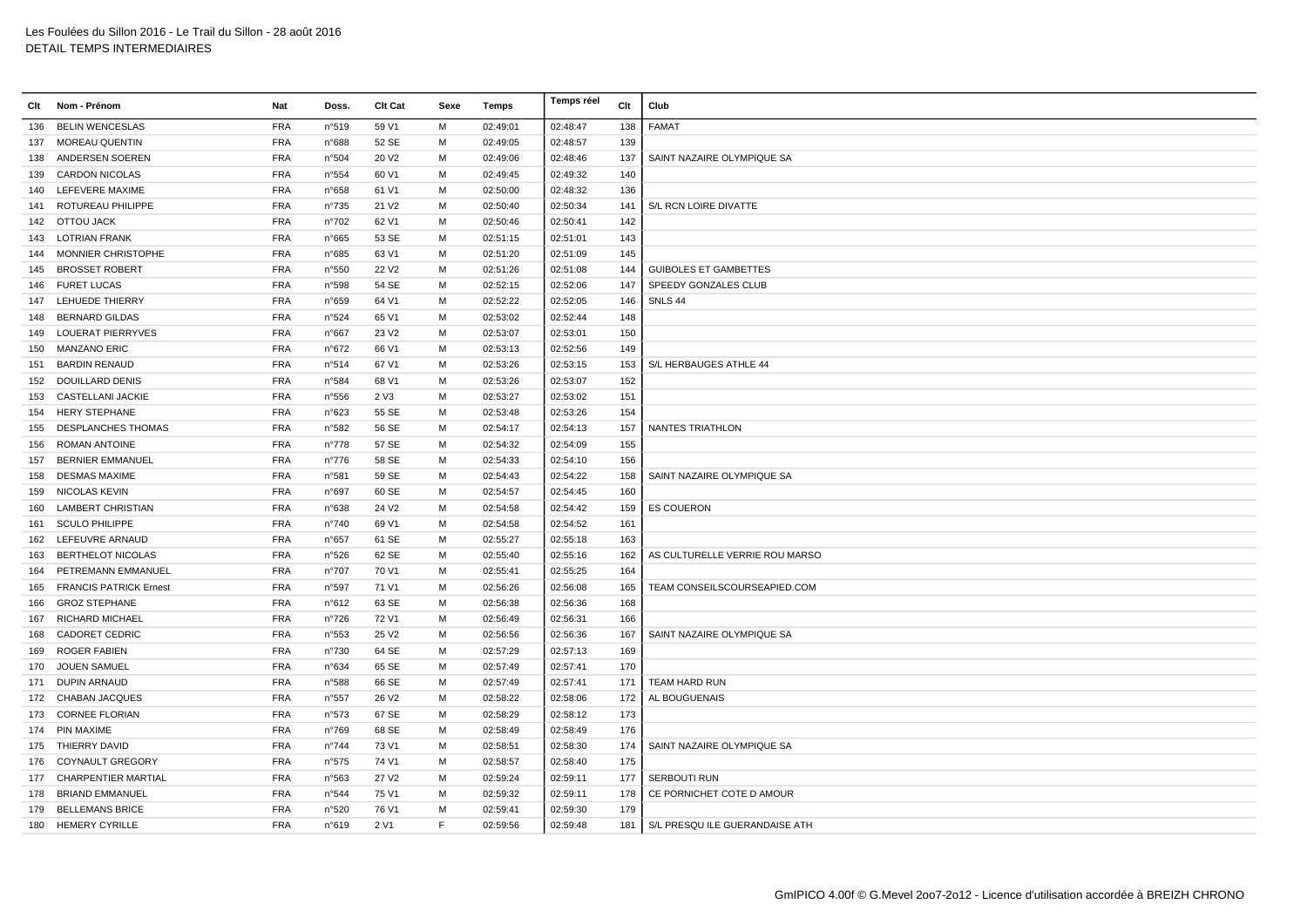| Clt | Nom - Prénom             | Nat        | Doss.          | Clt Cat           | Sexe | Temps    | Temps réel | Clt | Club                           |
|-----|--------------------------|------------|----------------|-------------------|------|----------|------------|-----|--------------------------------|
| 181 | <b>MAHE LAURENT</b>      | <b>FRA</b> | n°669          | 69 SE             | M    | 02:59:58 | 02:59:44   | 180 |                                |
|     | 182 BERTHOU NICOLAS      | <b>FRA</b> | n°527          | 77 V1             | M    | 03:00:20 | 03:00:13   | 183 | <b>ASCPA</b>                   |
| 183 | <b>DEMONCHY LAURENT</b>  | <b>FRA</b> | n°580          | 78 V1             | M    | 03:00:23 | 03:00:02   | 182 | ATHLETIC CLUB DU PAYS D ANCENI |
|     | 184 BOMAL VINCENT        | <b>FRA</b> | n°534          | 70 SE             | м    | 03:00:28 | 03:00:22   | 184 |                                |
| 185 | JUHEL DIDIER             | <b>FRA</b> | n°635          | 79 V1             | M    | 03:00:41 | 03:00:24   | 185 |                                |
| 186 | ROUSSEAU JULIEN          | <b>FRA</b> | n°737          | 71 SE             | M    | 03:00:47 | 03:00:35   | 186 |                                |
| 187 | <b>JOUARIE JULIEN</b>    | <b>FRA</b> | n°770          | 72 SE             | M    | 03:01:14 | 03:00:50   | 187 |                                |
|     | 188 LE BRIS GWENAEL      | <b>FRA</b> | n°643          | 73 SE             | М    | 03:01:27 | 03:01:03   | 188 |                                |
| 189 | <b>TREHELLO FLORIAN</b>  | <b>FRA</b> | $n^{\circ}748$ | 74 SE             | м    | 03:01:31 | 03:01:21   | 189 | AS CHU NANTES                  |
| 190 | JOUAULT STEPHANE         | <b>FRA</b> | n°632          | 80 V1             | м    | 03:01:46 | 03:01:32   | 190 | <b>LAVAL TRIATHLON CLUB</b>    |
|     | 191 PICHOT YANN          | <b>FRA</b> | $n^{\circ}710$ | 81 V1             | M    | 03:01:51 | 03:01:42   | 191 | S/L AC LA CHAPELLE/ERDRE       |
|     | 192 ROSE AMELIE          | <b>FRA</b> | n°734          | 3 SE              | F    | 03:01:58 | 03:01:53   | 192 | <b>COURIR A DOL</b>            |
|     | 193 DOUILLARD LUC        | <b>FRA</b> | n°585          | 28 V <sub>2</sub> | M    | 03:02:25 | 03:02:14   | 193 | <b>RAID DES GENETS</b>         |
|     | 194 PROUST MICHEL        | <b>FRA</b> | n°759          | 82 V1             | м    | 03:02:43 | 03:02:29   | 194 |                                |
|     | 195 BROHOIRE GUILLAUME   | <b>FRA</b> | n°549          | 83 V1             | м    | 03:02:52 | 03:02:41   | 195 |                                |
| 196 | PAVY JONATHAN            | <b>FRA</b> | $n^{\circ}704$ | 75 SE             | м    | 03:03:36 | 03:03:18   | 197 |                                |
| 197 | <b>BRIEUX SEBASTIEN</b>  | <b>FRA</b> | n°547          | 76 SE             | M    | 03:03:36 | 03:03:17   | 196 |                                |
| 198 | <b>BAUCHET CHRYSTELE</b> | <b>FRA</b> | n°517          | 3 V1              | F    | 03:03:41 | 03:03:29   | 198 |                                |
|     | 199 ATGER LAURENT        | <b>FRA</b> | n°507          | 84 V1             | м    | 03:03:41 | 03:03:29   | 199 |                                |
| 200 | JOUBERT EMMANUEL         | <b>FRA</b> | n°633          | 85 V1             | M    | 03:04:08 | 03:03:57   | 202 | RAID DES GENETS TRAILERS DU 44 |
|     | 201 CHEVALIER PATRICIA   | <b>FRA</b> | n°567          | 4 V1              | F    | 03:04:13 | 03:03:54   | 200 | SAINT NAZAIRE OLYMPIQUE SA     |
|     | 202 MALENFANT STEVEN     | <b>FRA</b> | n°671          | 77 SE             | м    | 03:04:13 | 03:03:54   | 201 | SAINT NAZAIRE OLYMPIQUE SA     |
| 203 | <b>AGUESSE MICHEL</b>    | <b>FRA</b> | n°501          | 29 V <sub>2</sub> | M    | 03:05:21 | 03:05:08   | 203 | AS CHU NANTES                  |
| 204 | <b>GADOWSKI YANNICK</b>  | <b>FRA</b> | n°599          | 86 V1             | M    | 03:07:13 | 03:07:00   | 204 | CE PORNICHET COTE D AMOUR      |
| 205 | <b>MORIN GERALD</b>      | <b>FRA</b> | n°691          | 87 V1             | м    | 03:07:33 | 03:07:08   | 205 |                                |
| 206 | <b>BALAO FRANCOIS</b>    | <b>FRA</b> | n°511          | 78 SE             | м    | 03:07:41 | 03:07:33   | 206 |                                |
|     | 207 LECOINTE FRANCK      | <b>FRA</b> | n°655          | 88 V1             | м    | 03:07:42 | 03:07:34   | 207 |                                |
| 208 | <b>BERREZ NICOLAS</b>    | <b>FRA</b> | n°525          | 89 V1             | M    | 03:08:04 | 03:07:46   | 208 | SNLS 44                        |
| 209 | <b>ANDRE FABRICE</b>     | <b>FRA</b> | n°505          | 90 V1             | M    | 03:08:16 | 03:08:07   | 210 | TRIATHLON COTE D AMOUR         |
|     | 210 AMBEZA RAPHAEL       | <b>FRA</b> | n°503          | 91 V1             | M    | 03:08:17 | 03:07:57   | 209 |                                |
|     | 211 DONNE GAETAN         | <b>FRA</b> | n°583          | 92 V1             | м    | 03:08:59 | 03:08:40   | 211 | SAINT NAZAIRE OLYMPIQUE SA     |
|     | 212 BROCHARD MARYVONNE   | <b>FRA</b> | n°548          | 3 V <sub>2</sub>  | E    | 03:09:03 | 03:08:42   | 212 | CE PORNICHET COTE D AMOUR      |
|     | 213 GINGUENEAU JEAN-PAUL | <b>FRA</b> | n°606          | 3 V3              | м    | 03:09:03 | 03:08:42   | 213 | CE PORNICHET COTE D AMOUR      |
|     | 214 ROQUET JEAN          | <b>FRA</b> | $n^{\circ}733$ | 93 V1             | M    | 03:09:06 | 03:08:52   | 214 | <b>CAP ENDURANCE</b>           |
|     | 215 DOZOL ARNAUD         | <b>FRA</b> | n°586          | 94 V1             | M    | 03:10:08 | 03:09:46   | 215 |                                |
|     | 216 DENAIRE BENJAMIN     | <b>FRA</b> | $n^{\circ}767$ | 79 SE             | М    | 03:10:09 | 03:09:46   | 216 |                                |
|     | 217 BOUTIN ARTHUR        | <b>FRA</b> | n°538          | 80 SE             | M    | 03:10:18 | 03:10:00   | 217 |                                |
|     | 218 JOBIN GWENAELLE      | <b>FRA</b> | n°630          | 4 SE              | F    | 03:10:47 | 03:10:31   | 219 |                                |
|     | 219 LE BRAS BENOIT       | <b>FRA</b> | $n^{\circ}642$ | 95 V1             | М    | 03:10:49 | 03:10:30   | 218 |                                |
|     | 220 TIETTO CELIA         | <b>FRA</b> | $n^{\circ}746$ | 5 SE              | F    | 03:11:25 | 03:11:05   | 220 |                                |
| 221 | <b>JALLIER YANN</b>      | <b>FRA</b> | n°627          | 96 V1             | м    | 03:11:31 | 03:11:17   | 221 |                                |
|     | 222 LOUERAT COLETTE      | <b>FRA</b> | n°666          | 4 V <sub>2</sub>  | F    | 03:12:21 | 03:12:16   | 223 | S/L AC ST BREVIN               |
|     | 223 MARTIN JULIEN        | <b>FRA</b> | $n^{\circ}676$ | 81 SE             | M    | 03:12:21 | 03:12:08   | 222 |                                |
| 224 | <b>RECOQUILLE ANDRE</b>  | <b>FRA</b> | n°722          | 97 V1             | м    | 03:12:47 | 03:12:42   | 224 | ATHLETIC RETZ SUD LAC          |
|     | 225 BESSON CELINE        | <b>FRA</b> | n°528          | 6 SE              | E    | 03:13:42 | 03:13:18   | 225 |                                |
|     |                          |            |                |                   |      |          |            |     |                                |